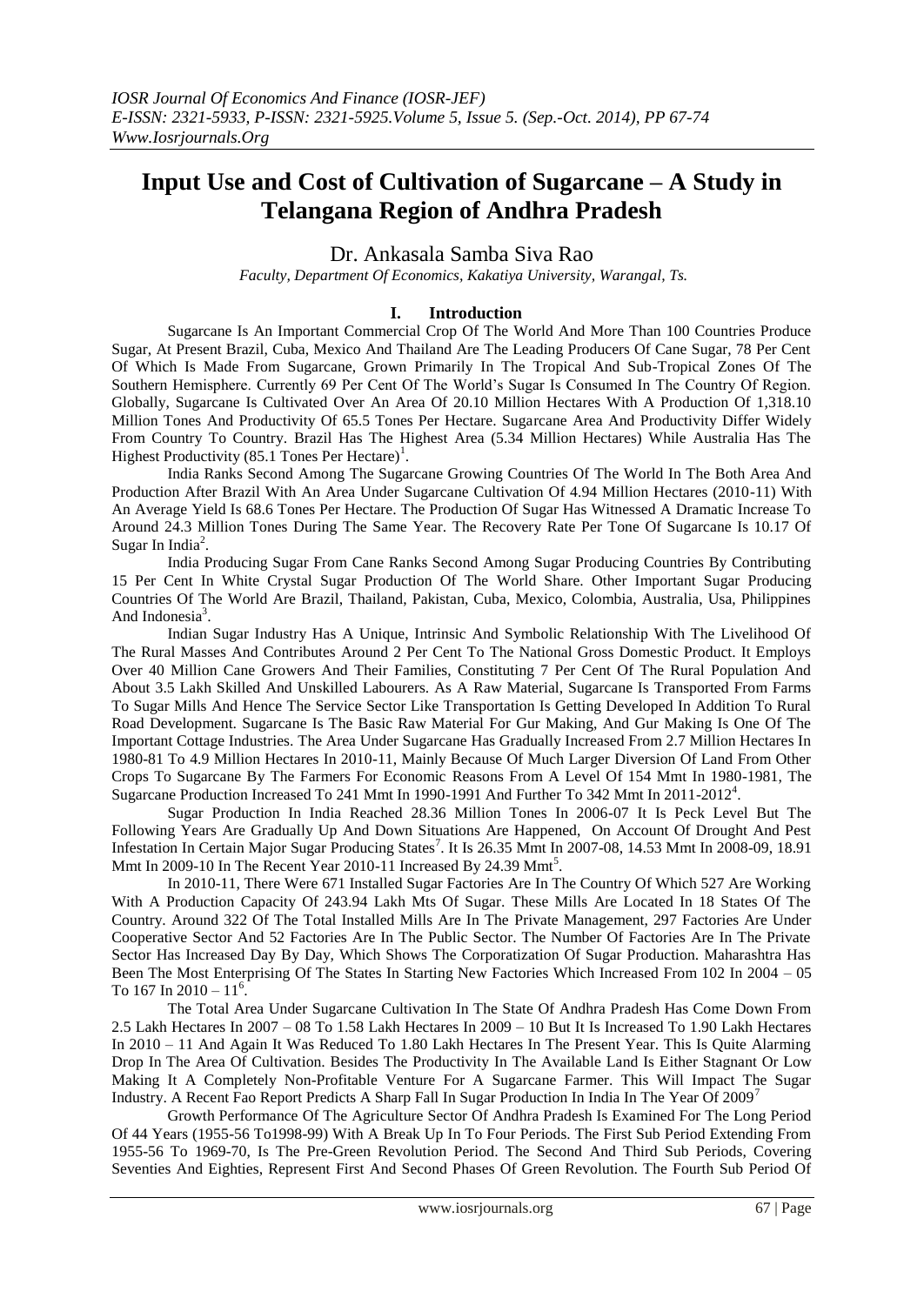Nineties Is The Period Of Economic Liberalization. Growth Rates Of Production, Area And Yield Of Important Crops Are Estimated From A Single Long Linear Trend Education With Dummies For Separating The Growth Rate Of Each Sub Period. The Intra-State Analysis Focused On The Six Agro-Climatic Zones In The State<sup>8</sup>.

The Region – Wise Area And Out Turn Of Sugarcane Production Of Andhra Pradesh Is Presented In Following Lines. The Total Area Under The Cane Production In 1991- 92 Is 2,02,200 Hectare And Its Out Turn Is 15,15,667 Thousand Tonnes. Of That Coastal Area As About 60 Per Cent Of Area And Its Out Turn Around 58 Per Cent Of Cane Production, In Telangana It Is 26.00 Per Cent Area And Around 27.00 Per Cent Of Cane Production And In Rayalaseema 15.00 Per Cent In Area And Cane Production. In 2005 – 06 The Total Area Under Cane Production Of Andhra Pradesh Is 2,29,960 Hectares And Its Out Turn Is 18,69,878 Thousand Tonnes. Of That, Coastal Area Is About 67 Per Cent In Area And 62 Per Cent In Cane Production, In Telangana It Is 22 Per Cent Area And Around 25 Per Cent In Cane Production And In Rayalaseema 11 Per Cent In Area And 13 Per Cent Cane Production. In The 15 Years Duration The Area Under Sugarcane Cultivation And Its Out Turn Slowly Increased, In The Region-Wise The Coastal Area Has Gone Up 7 Per Cent In Acreage And 4 In Production. In Telangana Region There Is A Downfall In Both Area And Acreage I.E. 4.00 Per Cent In Area And 2.00 Per Cent In Production. In Rayalaseema Region There Is A Downfall In Acreage And Production I.E. 3.00 Per Cent And 2.00 Per Cent. From The Above Analysis It Is Clear That There Is A Growing Tendency In All Regions But The Production Efficiency Of Sugarcane Production Is More In Telangana Region 2005 – 06. And It Is Observed That During The Period 1 To 15 Years The Production Efficiency Of The Coastal Region Is Much Better Than That Of Other Regions Of Andhra Pradesh<sup>9</sup>.

Deolalikar, A. B. (1981) Examined The Productivity And Farm Size For India, For The Years Of 1962 – 72 By Using Simple Regression Model. The Major Finding Of This Paper Was That The Small Farm Sector As A Whole Enjoyed Higher Yield Per Unit Of Land Than The Large Farm Sector In Indian Agriculture But The Yield Advantage Of Small Farm Sector Diminishes And In Fact Even Reverse With The Technical Change In Agriculture $10$ 

Salam. A, (1976) Examined Factor Inputs Used And Farm Productivity On Different Farms Categories In Punjab For The Time Period Of 1976 By Using Multiple Regression Model That Small Farmers Used Higher Amounts Of Factor Inputs The Inputs, Which He Used Did Not Appear To Be Significant Among Various Farm Size Categories. The Farmers Operating Small Farms Were Obtained Lower Crop Yields. This Trend Was More Pronounced In Case Of Mix-Pak Wheat. Owner Operated Farms Generally Obtained Higher Per Acre Yields Than Tenant Operated Farms<sup>11</sup>.

C.H. Hanumantha Rao's (1965), In His Study, On Agricultural Production Functions, Costs And Return In India, Stated That "With Labour-Intensive Techniques, Productivity Of Land And Output Can Be Railed Bent Under A More Even Distribution Of The Ownership Of Land Which Would Make For A Greater Identity Between These Three Factors (I.E., Ownership, Management And Work). The Question Efficiency Of Small Peasant Farms Needs To Be Explored Further Not Only From The Point Of View Of Output Maximization But Also From The Point Of View Of Surplus Generation For Economic Development<sup>12</sup>.

The Similar Views Were Also Expressed By S.K. Chakravarthy (1972) That Even The Small Cultivators With Operational Holdings Below 5 Acres May Stand Viable With Positive Saving And Net Investment Provided Sufficient Market Orientation And Irrigational Facilities Extended To Them<sup>13</sup>.

R.B. Parthasarathy And K.S.P. Satyanarayana (1976) Pointed Out That The Losses And Profits Differed From One Region To Another. Their Analysis Showed That In 1965-66 Cane Growers In North And South Circars Were Incurring Losses In Sugar Cane Farming When Compared With Farmers In Telangana, Who Were Making Profits. But The Increase In Input Costs Had Increased The Cost Of Cultivation In All The Regions And Cane Growers In 1970-71 Were Making Profits In South Circars And Telangana, While The Losses Were Minimized In The Case Of Cane Growers In North Circars<sup>14</sup>.

 V.K.R.V. Rao, (1978) Also Stated That The Technology Is Not Neutral To Scale And That Some Of The Inputs Are Indivisible And Are Beyond Small Farmers' Capacity<sup>15</sup>.

When We Look Into The Analysis Of Prof. C.H. Hanumantha Rao, (1979) It Is Found That The Farmers With Resource Endowments Are Adopting More Capital Intensive Techniques. The Differential Gains To Different Inputs Had Been Stressed In Various Studies. And He States That Although Hyv And Fertilizers Are Neutral, They Are Not Resource Neutral. Since Large Farmers Have Better Command Over Resources And Their Risk – Bearing Have Greater Capacity And So They Adopt Capital Intensive Techniques<sup>16</sup>.

 K.S. Pradeep And E. G. Heady, (1983) In The Developing Countries Like India There Is Every Need To Strengthen The Small-Scale Agro Based Industries Not Only To Provide Large Scale Employment But It Is Also Help To Increase The Productivity Of The Labour. Therefore Study On Farm Size And Productivity In A Crop Farming Area Of West Bengal Has Mentioned That Farm Size And Distribution Of Holding Bear Significantly On Farm Productivity Particularly Reorganization Of Agriculture Through Reduction In-Equity Of Distribution Of Land Holding Consolidation Policies Are Expected To Enhance Farm Productivity. Further, A Policy Of Shifting Labour From Farming To Rural Based, Small-Scale Agro-Industries Could Help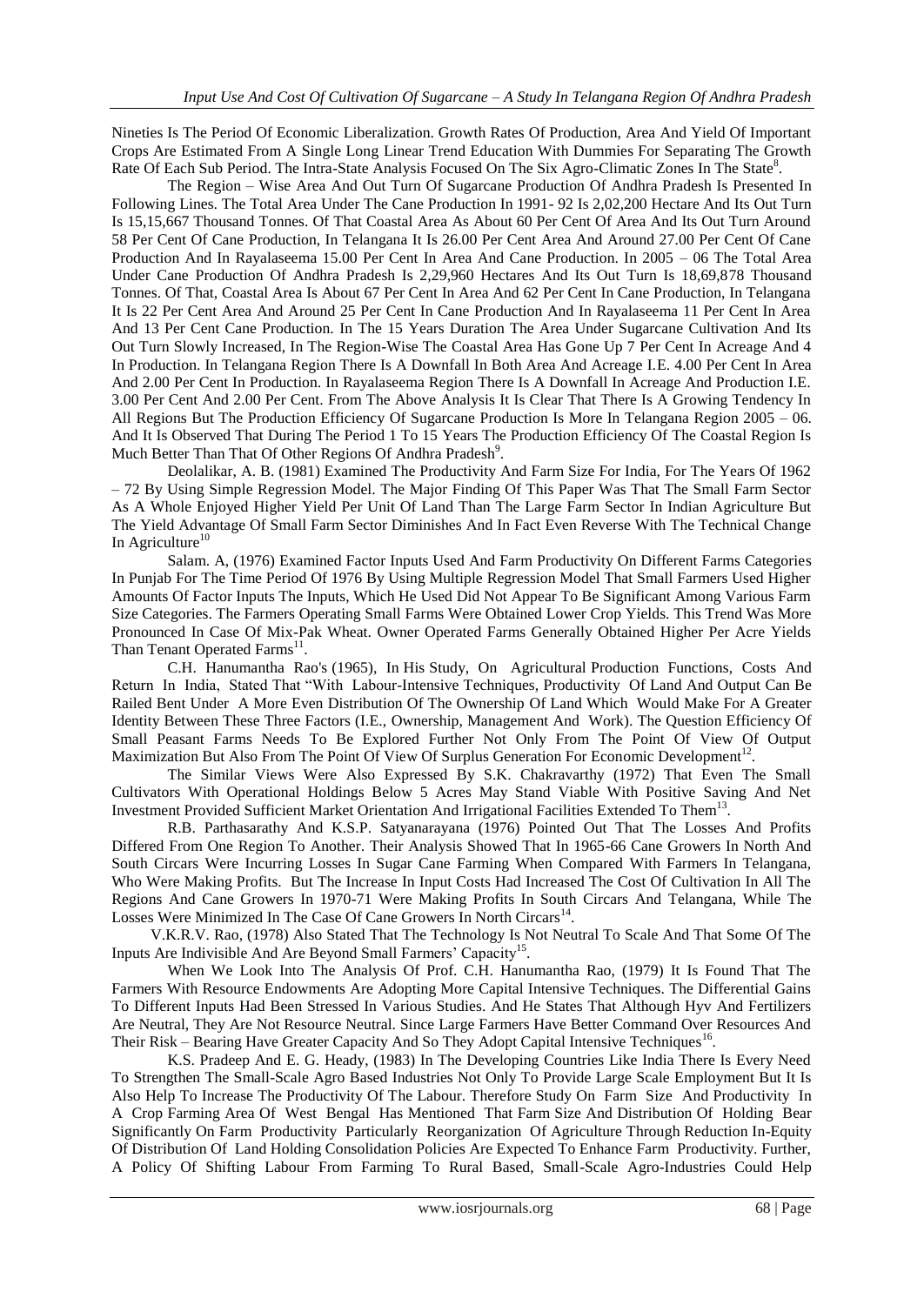Agricultural Productivity And Income. This Policy Could Generate Income To Accelerate Capital – Formation<sup>17</sup>.

Accumulation Of Capital For Agriculture Operation Is Still A Problem For Small Farmers. R.K. Patel And A.C. Gangwar, (1983) Expressed That Technology And Capital Play Vital Role In Increasing Farm Earnings And Employment On All Size Of Farms. Particularly Capital Is Scarce Resource For The Small Farmers And They Used It Effectively And Could Increase Their Profits. Technology Also Has Been Found To Increase The Net Income Of Small Farms Followed By Medium And Large Farms<sup>18</sup>.

The Sample Districts Of Telangana Area Under Sugarcane Cultivation And Its Production Are Nizamabad And Khammam For The 15 Years Period (1991 -92 To 2005 – 06). The Table Analyzed That The Total Area Under The Cane Production Of Telangana Region In 1991- 92 Is 53,111 Hectare And Its Out Turn Is 4,03,822 Thousand Tonnes. Of Which The Sample Districts Of Nizamabad Around 40.00 Per Cent In Each Of Acreage And Production And Khammam Around 5.00 Per Cent In Each. In 2005 – 06 The Total Area Under Cane Production In Telangana Region Is 49,622 Hectares And Its Out Turn Is 4,65,923 Thousand Tonnes. Of That Nizamabad District Cane Acreage Is About 31.00 Per Cent In Each Area And Cane Production 30.00 Per Cent. In Khammam District Around 7.00 Per Cent In Each In The 15 Year's Duration The Area Under Sugarcane Cultivation Slowly Decreased But In Out Turn It Is Slowly Increased In The Region. The Khammam District Area Has Gone Up Around 2.00 Per Cent In Each. In Nizamabad District There Is Downfall In Both Area And Acreage I.E. 10.00 Per Cent. We Can Safely Conclude That Khammam District Is More Efficient Than The Other Sample District I.E. Nizamabad<sup>19</sup>.

### **II. Methodology**

The Database For The Study Comprises Data Collected From Primary And Secondary Sources. The Primary Data Were Collected In 2006-07 Through Administering The Structured Questionnaire. The Questionnaire Was Prepared And Applying Random Sampling Choosing 150 Samples From Each Sampling District Of Nizamabad And Khammam. The Samples Were Chosen To Represent Four Categories Of Sugarcane Growers From Each District. The Categories Are Based On Their Landholdings Viz (I) Marginal Farmers Owning Less Than 2.5 Acres (M.F), (Ii) Small Farmers Owning Between 2.5 To 5 Acres (S.F), (Iii) Medium Farmers Owning Between 5 To 10 Acres (Med.F), (Iv) Large Farmers Owning More Than 10 Acres (L.F). The Data Collected Was From Fresh Plantation Of Sugarcane Crop. The Secondary Data Consisted Of The Published Reports On The Sugar Cane Production In India And Andhra Pradesh And Will Be Examined For The Two Districts I.E. Khammam And Nizamabad Districts Of Telangana Region In Andhra Pradesh. Books, Publications And Articles Are Also Have Been Referred.

## **Objectives Of The Study:**

- 1. To Make An Analysis Of The Cost Of Cultivation Of Sugarcane Per Acre.
- 2. To Find Out The Relationship Among The Factors Of Production Of Sugarcane Cultivation

#### **Sources Of The Data:**

- 1. This Study Uses Primary And Secondary Data.
- 2. Primary Data Is Collected From The Respondents Of The Sample Villages Of Khammam And Nizamabad Districts Through Administering Questionnaire.
- 3. The Secondary Data Included Books Journals And Periodical Publications Such As Season And Crop Reports Published By The Bureau Of Economics And Statistics, Govt. Of A.P., And India, Publications Of National Institute Of Rural Development, Economic And Political Weekly, Indian Journal Of Agricultural Economics, Survey Of Indian Agriculture Published By The Hindu And Some Internet Web Sites Etc.

#### **Sample Design Of The Study:**

The Sample Design For This Study Is Selected As One Of The Multi Stage Stratified Random Sampling. A Multi-Stage Sampling Procedure Was Adopted For Two Districts One Is Nizamabad And The Second One Is Khammam. Out Of 300 Samples, 150 From Each District Which Covers 4 Sample Villages. There Are 8 Sample Villages In The Two Districts. For The Present Study, 40 Respondents From Village-1 And Village – 4 And 35 Respondents From Village – 2 And Village – 3 In Both The Districts Of Telangana Region Are Chosen.

There Are 300 Number Of Sample Respondents Covered 150 From Each District. There Are Four Sugar Factories Covered In The Sample Area. In Each Factory Area, There Are 75 Farmers Who Are Associated With The Sugar Factories. In Each Sugar Factory, There Are 75 Respondents Which Are Spread In Two Sample Villages. The Distributions Of Sample Respondents Are 40 In V1and 35 In V2 Respectively.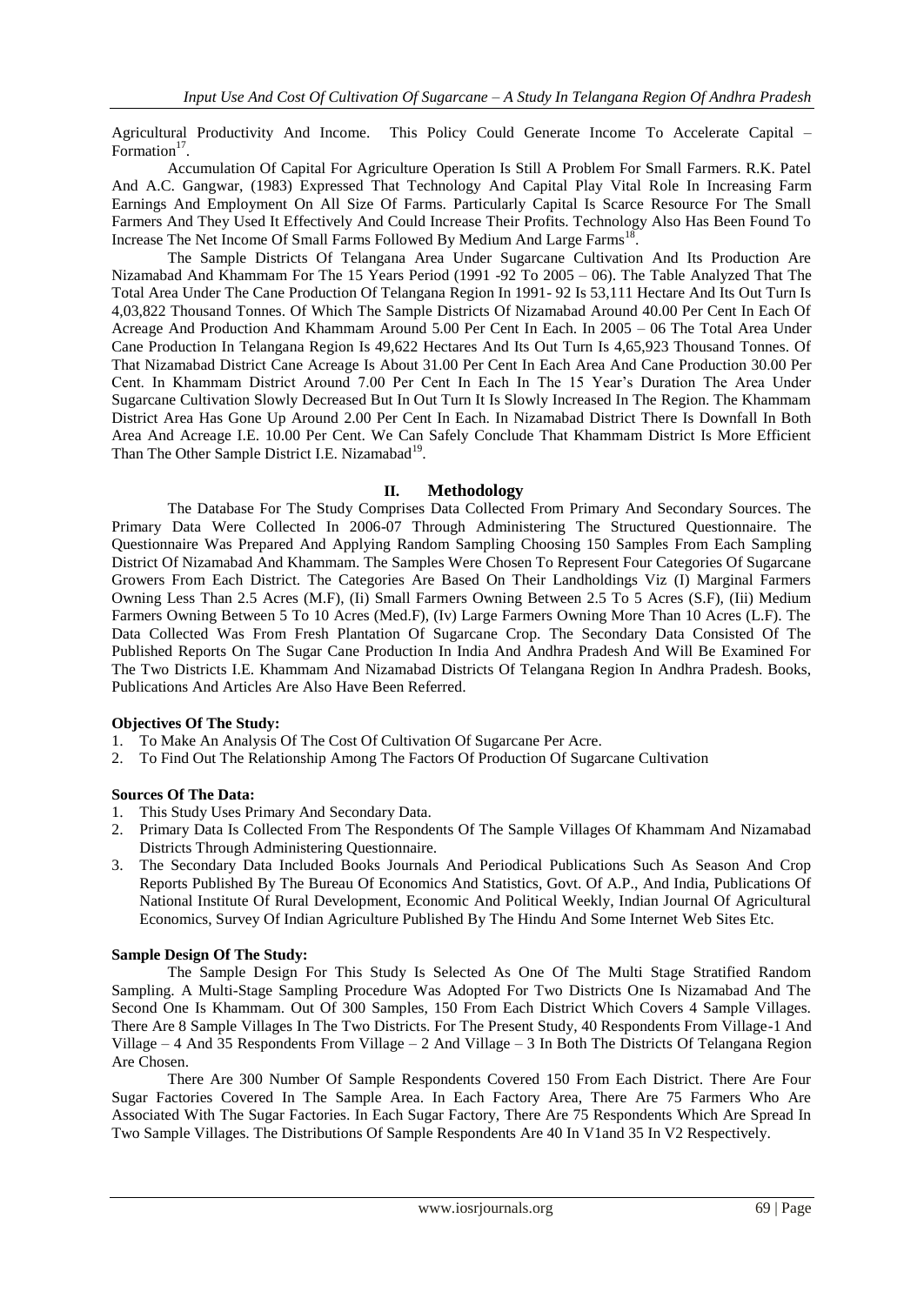# **Statistical Tools Used:**

The Data Collected From Field Investigation Were Coded And Then It Was Processed For Simple Frequency Counts, Cross-Tabulations. Simple Statistical Techniques Like Percentages And Averages Are Applied To Find Out Intra And Inter Sample Area And Farm Size Wise Data Comparisons. However, The Farm Management Of The Field Data Pertaining To The Main Crop Of Sugarcane Was Analyzed By Using Statistical Tools Of Percentages, Averages And The Simple Correlation.

# **Cost Of Cultivation:**

In View Of High Requirements Of Labour, Irrigation, Fertilizers And Pesticides And The Inevitability Of Time Found Transportation The Cost Of Production Is Much Higher Than Other Crops. The Expenditure Involved In Various Stages From Ploughing To The Maturity Of Crop Is Fixed Cost. The Expenditure Measured On Harvesting And Transport Is Variable Cost. Though The Variable Cost Is Related To The Quantity Of Yield, The Fixed Cost Remains The Same Irrespective Of The Quantity Of Yield. This Implies The Farmers Have To Incur A Compulsory Minimum Of Rs. 15,000/- To 20,000/- Per Acre Irrespective Of The Yields. This Is A Peculiar Problem Encountered By The Sugarcane Growers When Compared To The Other Crops, Where Fixed Cost Is Low Compared To Sugarcane. Though The Farmers Are Realized The Advantages Of Modern Means Of Harvesting They Are Still Unable To Modernize Their Harvesting Methods As They Are Not Suitable For Local Conditions.

Among The Production Factors, Labour Expenditure Is Occupies A Lion Share In The Cultivation Of Sugarcane Per Acre. The Other Expenditures Are Transport, Expenditure On Modern Inputs Like Fertilizers And Pesticides, Tractors Etc, Plantation Including Seed And Cultivation (Preparation Of Land) Are Respectively. The Size And The Cost Of Cultivation Is Vary From Different Farm-Size In The Both The Sample Districts. The Cost Of Cultivation Is The Highest In Large Farmers (L.F) Category From Nizamabad District And Medium Farmers Category (Med F) Are In The Both The Sample Districts Due To Involvement Of Won Labour And High Range Use Of Traditional Inputs. Surprisingly The Cost Of Labour Is More In Nizamabad Than Khammam Irrespective Of Their Farm Size, Due To The Coverage Of Urbanization In Nizamabad Than The Khammam District; The Wage Rates Are More In Nizamabad And At The Same Time The Sample Villages Are Very Near To The Town Of Nizamabad It Is The Radios Of 10 Km Only Whereas In Khammam All The Sample Villages Are Around 40 To 100 Km To The District Headquarter Of Khammam Town. The Present Paper Would Like To Analyze The Cost Of Cultivation Per Acre In Different Farm-Sizes Of Sugarcane Production And At The Same Time A Simple Correlation In Between Labour And Capital Is Also Examined In The Present Article.

| <b>Sugarcane</b><br><b>Operations</b> | <b>Marginal</b><br><b>Farmers</b> | <b>Small</b><br><b>Farmers</b> | <b>Medium</b><br><b>Farmers</b> | Large<br><b>Farmers</b> | <b>Total Average</b> |
|---------------------------------------|-----------------------------------|--------------------------------|---------------------------------|-------------------------|----------------------|
| Cultivation                           | 1686                              | 1721                           | 1844                            | 1942                    | 1768                 |
|                                       | (5.45)                            | (5.46)                         | (5.53)                          | (5.69)                  | (5.52)               |
| Plantation                            | 3364                              | 3196                           | 3448                            | 3533                    | 3375                 |
|                                       | (10.87)                           | (10.14)                        | (10.34)                         | (10.35)                 | (10.53)              |
| Irrigation                            | 1952.5                            | 1916.5                         | 2059                            | 2344                    | 1914                 |
|                                       | (6.31)                            | (6.08)                         | (6.17)                          | (6.87)                  | (5.97)               |
| Modern Inputs                         | 4951                              | 4661                           | 5637                            | 6500                    | 5259                 |
|                                       | (16.00)                           | (14.79)                        | (16.90)                         | (19.04)                 | (16.41)              |
| Labour                                | 13503                             | 14489                          | 14868                           | 14275                   | 14222                |
|                                       | (43.65)                           | (45.97)                        | (44.57)                         | (41.82)                 | (44.37)              |
| Transport                             | 5478                              | 5532                           | 5502                            | 5541                    | 5512                 |
| Expenditure                           | (17.71)                           | (17.55)                        | (16.49)                         | (16.23)                 | (17.20)              |
| Total                                 | 30935                             | 31516                          | 33358                           | 34135                   | 32050                |
| <b>Expenditure</b>                    | (100.00)                          | (100.00)                       | (100.00)                        | (100.00)                | (100.00)             |
| Interest                              | 3712                              | 3782                           | 4003                            | 4096                    | 3846                 |
| <b>Grand Total</b>                    | 34647                             | 35297                          | 37361                           | 38231                   | 35896                |

**Table –1a** Particulars Of Total Expenditure: Nizamabad (Plantation To Marketing Per Acre In Rs)

**Table –1b** Particulars Of Total Expenditure: Khammam (Plantation To Marketing Per Acre In Rs)

| <b>Sugarcane Operations</b> | <b>Marginal</b><br><b>Farmers</b> | <b>Small</b><br><b>Farmers</b> | <b>Medium</b><br><b>Farmers</b> | Large<br><b>Farmers</b> | <b>Total Average</b> |
|-----------------------------|-----------------------------------|--------------------------------|---------------------------------|-------------------------|----------------------|
| Cultivation                 | 2277                              | 2646                           | 2657                            | 1250                    | 2207.5               |
|                             | (7.51)                            | (8.15)                         | (7.66)                          | (3.45)                  | (6.63)               |
| Plantation                  | 3667                              | 3656                           | 4063                            | 3500                    | 3863                 |
|                             | (12.09)                           | (11.26)                        | (11.71)                         | (9.66)                  | (11.61)              |
| Irrigation                  | 1841                              | 1451                           | 1511                            | 2035                    | 1449                 |
|                             | (6.07)                            | (4.47)                         | (4.36)                          | (5.62)                  | (4.35)               |
| Modern Inputs               | 5116                              | 5161                           | 5227                            | 5718                    | 5222                 |
|                             | (16.87)                           | (15.89)                        | (15.07)                         | (15.79)                 | (15.69)              |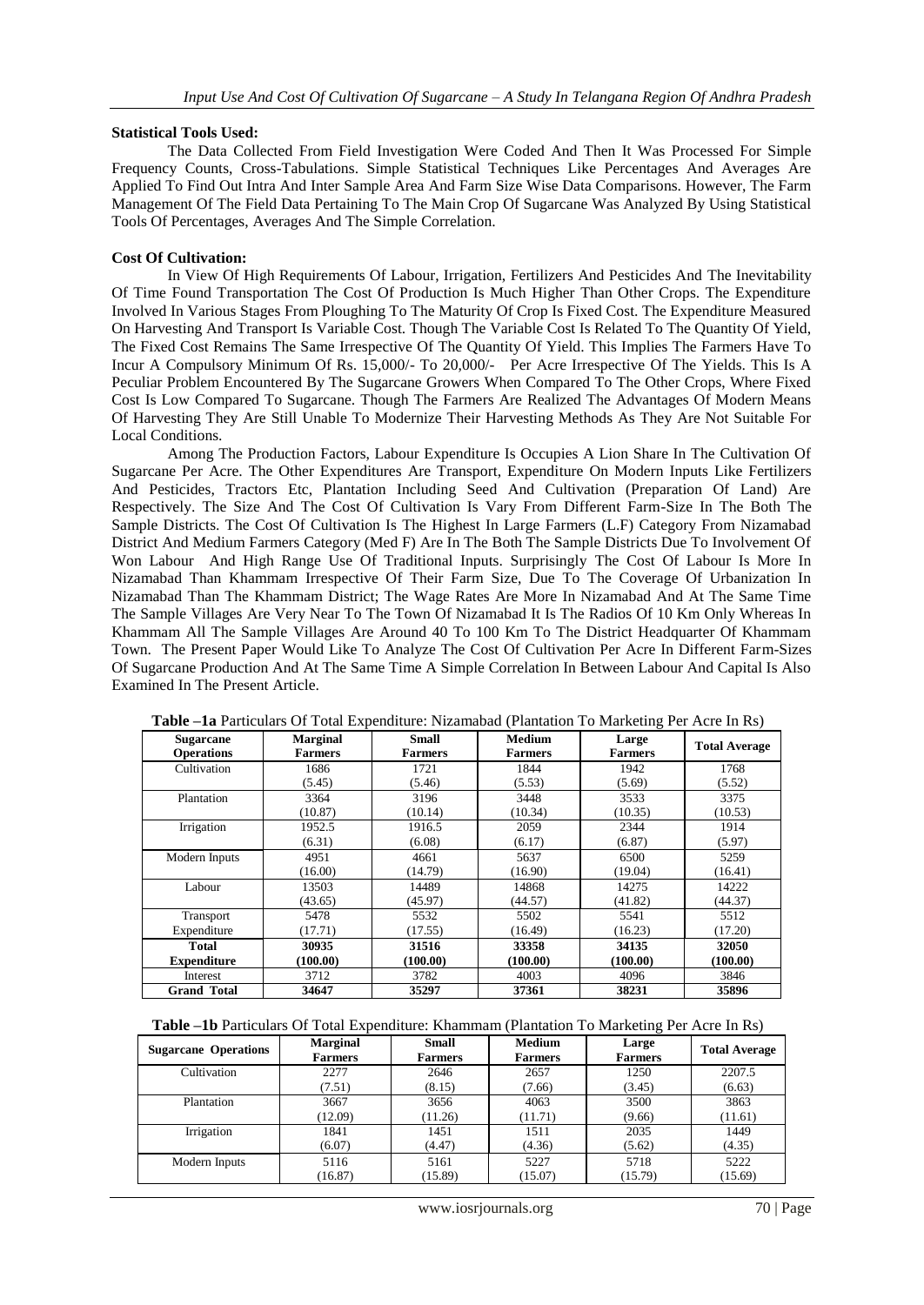| Interest                 | 3640     | 3898     | 4162     | 4346     | 3994     |
|--------------------------|----------|----------|----------|----------|----------|
|                          | (100.00) | (100.00) | (100.00) | (100.00) | (100.00) |
| <b>Total Expenditure</b> | 30334    | 32483    | 34685    | 36219    | 33281    |
|                          | (19.53)  | (19.98)  | (21.36)  | (23.65)  | (21.38)  |
| Transport Expenditure    | 5925     | 6491     | 7407     | 8566     | 7117     |
|                          | (37.94)  | (40.26)  | (39.84)  | (41.83)  | (40.33)  |
| Labour                   | 11508    | 13078    | 13820    | 15150    | 13423    |

## **Source: Field Survey**

In Nizamabad District, The Respondent Farmers Are Irrespective Of Their Farm Size Incurred The Highest Share Of The Total Expenditure On Labour. The Total Expenditure And Interest Are Increasing In Very Category Form Marginal Farmers To Large Farmers. The Average Expenditure Of Marginal Farmers And Small Farmers Category Is Less Than The District Average Whereas In Medium Farmers And Large Farmers Category The Average Expenditure Is More Than The District Averages. With Regard To Modern Inputs, The Expenditure Is The Highest In Large Farmers Category, (Rs. 6500/-) And The Lowest In Small Farmers (Rs. 4661/-). In The Aspect Of Labour The Average Expenditure Is The Highest In Medium Farmers (Rs. 14868) And The Lowest Is In Marginal Farmers (Rs. 13503/-) Because The Highest Involvement Of Family Labour In The Marginal Farmers Category. The Expenditure On Transport Is The Highest From Large Farmers (Rs. 5541/-) And The Lowest Is Marginal Farmers It Is (Rs.5478/-) The Expenditure On Irrigation Is The Highest From Large Farmers Is Rs 2344/- And The Lowest Is Small Farmers Category Is Rs. 1916/-. In The Large Farmers Category Expenditure On Seed Cane Reported As The Highest (Rs. 3533/- And In Small Farmers Category Is Reported As The Lowest (Rs. 3196/-), The Expenditure On Tilling And Internal Cultivation Is Reported As The Lowest From Marginal And The Highest Is From Large Farmers Categories Are Rs. 1686/- And Rs. 1942/- Due To The Little Involvement Of Family Labour From The Large Farmers Category (Table 1a)

The Sugarcane Growers In Khammam District Are Incurred The Highest Share Of The Total Average Expenditure On Human Labour. The Total Average Expenditure And Interest Are Increasing In Every Category From Lowest Largest Categories. The Average Total Expenditure In Marginal And Small Categories Is Less Than District Averages Whereas In Medium And Large Categories Are More Than The Whole District Average Expenditure. With Regard To Modern Tools The Average Expenditure Is Highest In Large Farmers And The Lowest Is Marginal Farmers Category. The Average Expenditure Is Highest On Labour In Big Farmers (Rs.15150) And The Lowest In Marginal Farmers Category (Rs.11508/-), Because Of The Highest Involvement Of Own Labour In Marginal Farmers Category. The Expenditure On Transport Is Highest In Large Farmers Category (Rs.8566) And Lowest In Marginal Farmers Category (Rs.5925) As Most Of The Respondents In Marginal Farmers Category Has Involved The Transport Activities At First Spell (Field To Road Point) With Their Own Bullock Carts. The Irrigation Expenditure Is More From Large Category (Rs. 2035/-) And The Lowest Is From Small Category (Rs. 1451/- ), The Expenditure On Seed Cane Is The Highest In The Category Of Medium Farmers It Is Reported As (Rs. 4063/-) And The Lowest Is Reported As (Rs. 3500/-) From Large Farmers Category. In The Aspect Of Tilling And Internal Cultivation Per Acre Is Reported As The Highest In Marginal Farmers Category And The Lowest Is From Large Farmers Category. Because The Majority Of Marginal Farmers Are Depend On Hired Cultivators And The Large Farmers Are Based On Own Tractors It Is The Main Causes For The Highest And Lowest Cultivation Cost Per Acre In The District Of Khammam. (Table –  $1<sub>b</sub>$ 

The Researcher Observed In The Field Study That The Sugarcane Growers Are Getting Fifty Per Cent Of Loan From Sugar Factories Through Institutional Credit Facilities And The Remaining Credit Facilities Are From Government Agencies And Other Sources. Therefore An Average Of 12 Per Cent Of Interest Is Calculated And Included In The Total Average Expenditure Incurred On Sugarcane Production.

Thus, The Comparative Study Of These Districts Reveal That In Nizamabad District The Average Expenditure Per Acre On Ploughing, Seed Cane And Transport Is Less Than Khammam District, But The Expenditure On Irrigation Labour And Modern Inputs Are Higher In Nizamabad Than Khammam District.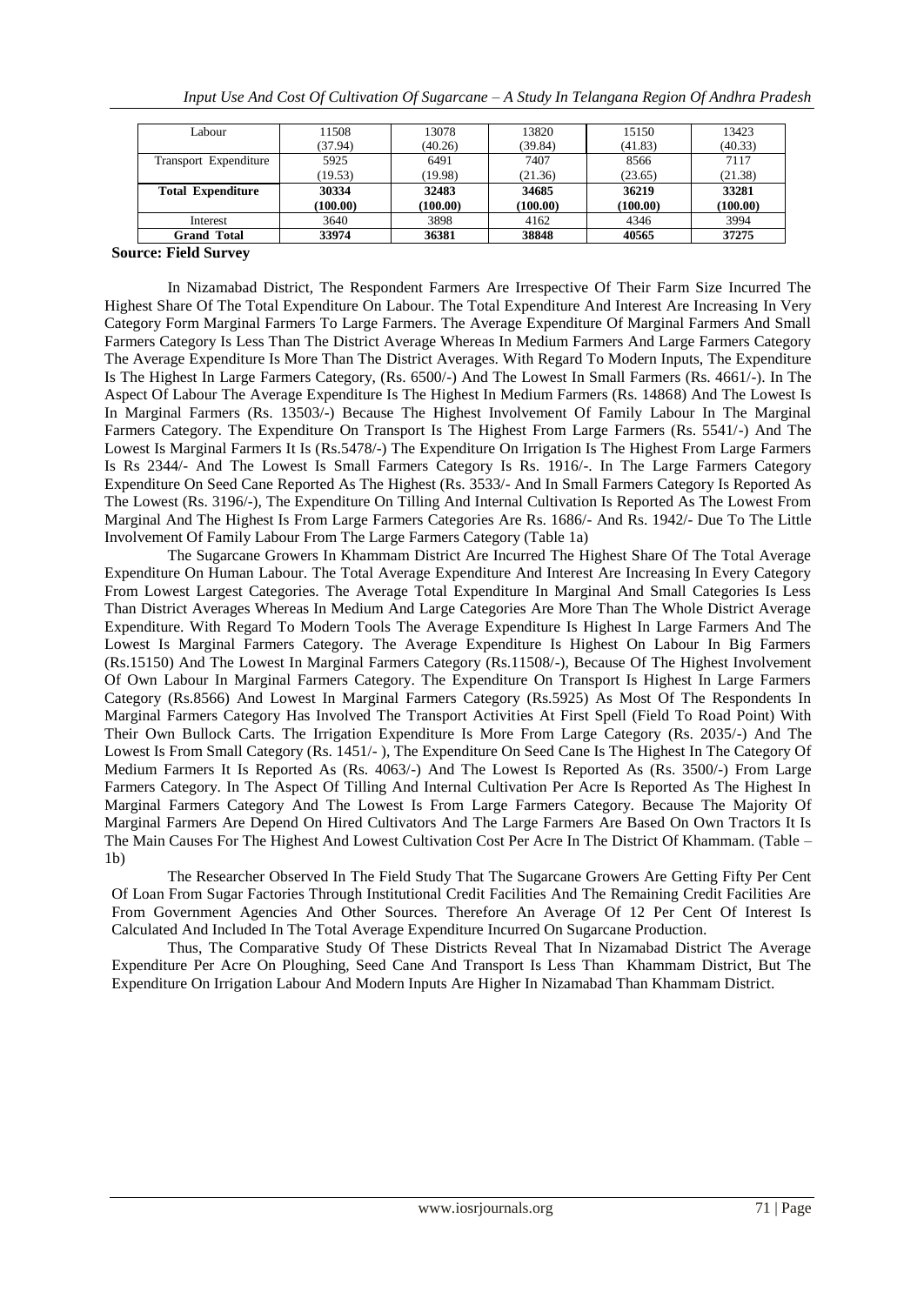|                    | <b>THERE</b> I'D <b>A</b> I'D and the digital dependence of the production to mathematic term in $\mathbf{R}$ |           |                |           |                |           |                |                  |         |        |
|--------------------|---------------------------------------------------------------------------------------------------------------|-----------|----------------|-----------|----------------|-----------|----------------|------------------|---------|--------|
| Sugarcane          | <b>Marginal Farmers</b>                                                                                       |           | Small          |           | <b>Medium</b>  |           | Large          |                  |         | Total  |
| <b>Operations</b>  |                                                                                                               |           | <b>Farmers</b> |           | <b>Farmers</b> |           | <b>Farmers</b> |                  | Average |        |
| Sample             | Nmz                                                                                                           | Kmm       | Nmz            | Kmm       | Nmz            | Kmm       | Nmz            | Kmm              | Nmz     | Kmm    |
| <b>Districts</b>   |                                                                                                               |           |                |           |                |           |                |                  |         |        |
| Cultivation        | 1686                                                                                                          | 2277      | 1721           | 2646      | 1844           | 2657      | 1942           | 1250             | 1768    | 2207.5 |
| Plantation         | 3364                                                                                                          | 3667      | 3196           | 3656      | 3448           | 4063      | 3533           | 3500             | 3375    | 3863   |
| Imigation          | 1952.5                                                                                                        | 1841      | 1916.5         | 1451      | 2059           | 1511      | 2344           | 2035             | 1914    | 1449   |
| Modern Inputs      | 4951                                                                                                          | 5116      | 4661           | 5161      | 5637           | 5227      | 6500           | 5718             | 5259    | 5222   |
| Labour             | 13503                                                                                                         | 1150<br>8 | 14489          | 1307<br>8 | 14868          | 1382<br>0 | 14275          | 1515<br>$\Omega$ | 14222   | 13423  |
| Transport Exp      | 5478                                                                                                          | 5925      | 5532           | 6491      | 5502           | 7407      | 5541           | 8566             | 5512    | 7117   |
| Total              | 30935                                                                                                         | 3033<br>4 | 31516          | 3248<br>3 | 33358          | 3468<br>5 | 34135          | 3621<br>9        | 32050   | 33281  |
| Interest           | 3712                                                                                                          | 3640      | 3782           | 3898      | 4003           | 4162      | 4096           | 4346             | 3846    | 3994   |
| <b>Grand Total</b> | 34647                                                                                                         | 3397<br>4 | 35297          | 3638      | 37361          | 3884<br>8 | 38231          | 4056<br>5        | 35896   | 37275  |
| <b>Correlation</b> | 0.9985                                                                                                        |           | 0.9982         |           | 0.9979         |           | 0.9974         |                  |         | 0.9986 |

**Table. No 2** Particulars Of Total Expenditure: (Plantation To Marketing Per Acre In Rs)

The Table - 2 Shows That The Correlation Values Of The Sample Districts In Various Categories Of Sugarcane Growers. There Is A Strong Relation In Between The Both Sample Districts And As Well As Among The All Categories Of Sugarcane Growers.

| <b>Table</b> - 9 I announced Contenation On Expenditure. |                |                    |        |             |                  |                |        |             |
|----------------------------------------------------------|----------------|--------------------|--------|-------------|------------------|----------------|--------|-------------|
| Sample<br><b>District</b>                                |                | nizamabad District |        |             | khammam District |                |        |             |
| Category                                                 | Expenditure On | Expenditure        |        | Total       | Expenditure On   | Expenditure On |        | Total       |
|                                                          | Labour         | On Capital         |        | Expenditure | Labour           | Capital        |        | Expenditure |
| M.F                                                      | 13503          | 17431              |        | 30934       | 11508            | 18826          |        | 30334       |
| S.F                                                      | 14489          | 17026              |        | 31515       | 13078            | 19405          |        | 32483       |
| Med.F                                                    | 14868          | 18490              |        | 33358       | 13820            | 20865          |        | 34685       |
| L.F                                                      | 14275          | 19860              |        | 34135       | 15150            | 21069          |        | 36219       |
| Total                                                    | 14222          | 17828              |        | 32050       | 13423            | 19858          |        | 33281       |
| <b>Correlation</b>                                       | 0.2406         |                    |        |             | 0.9246           |                |        |             |
|                                                          | 0.5797         |                    | 0.9304 |             | 0.9866           |                | 0.9744 |             |

**Table - 3** Particulars Of Correlation On Expenditure.

**Source: Field Survey**

In The Sugarcane Production, The Production Factors Are Broadly Considered In To Two Factors I.E. Labour And Capital. The Above Table – 3 Shows The Expenditure On Both The Factors In Sugarcane Production Per Acre. The Table Is Also Provided The Simple Correlation Values Between Labour And Capital, Labour And Total Expenditure And Capital And Total Expenditure. There Is A Strong Correlation In Between Labour And Capital In Khammam District It Is 0.92, Whereas In Nizamabad District It Is Very Weak 0.24 Only. The Correlation Values In Between Labour And Total Expenditure Is 0 .57. It Shows The General Relation In Nizamabad But In Khammam It Is Strong Relation It Is 0.98. The Relation Between Capital And Total Expenditure There Is A Strong Relation In Both The Sample Districts I.E. 0.93 In Nizamabad And 0.97 In Khammam District. It Is Observed That There Is A Strong Correlation In Khammam District In The Above Said Factors Than Nizamabad District.

The Table - 4 Depicts That The Correlation Values Of The Production Of The Sugarcane Both Sample Districts With Regard To Labour, Capital And The Total Expenditure. There Is A Strong Relation Between Total Expenditure Followed By Capital And Labour I.E. 0.97, 0.86 And 0.62. The Correlation Is Very Strong Between Total Expenditure Of Khammam And Total Expenditure Of Nizamabad Districts Than The Other Aspects. Whereas In The Aspect Of Labour, Reported As The Low Correlation Values Than The Capital And Total Expenditure.

| Sample<br><b>District</b> | <b>Nizamabad</b> | Khammam | <b>Nizamahad</b> | Khammam | <b>Nizamabad</b> | Khammam |
|---------------------------|------------------|---------|------------------|---------|------------------|---------|
| Category                  | Labour           | Labour  | Capital          | Capital | Total            | Total   |
| M.F                       | 13503            | 1508    | 17431            | 18826   | 30934            | 30334   |
| S.F                       | 14489            | 13078   | 17026            | 19405   | 31515            | 32483   |
| Med.F                     | 14868            | 13820   | 18490            | 20865   | 33358            | 34685   |
| L.F                       | 14275            | 15150   | 19860            | 21069   | 34135            | 36219   |
| Total                     | 14222            | 13423   | 17828            | 19858   | 32050            | 33281   |

**Table – 4** Particulars Of Correlation Values Of The Production Factors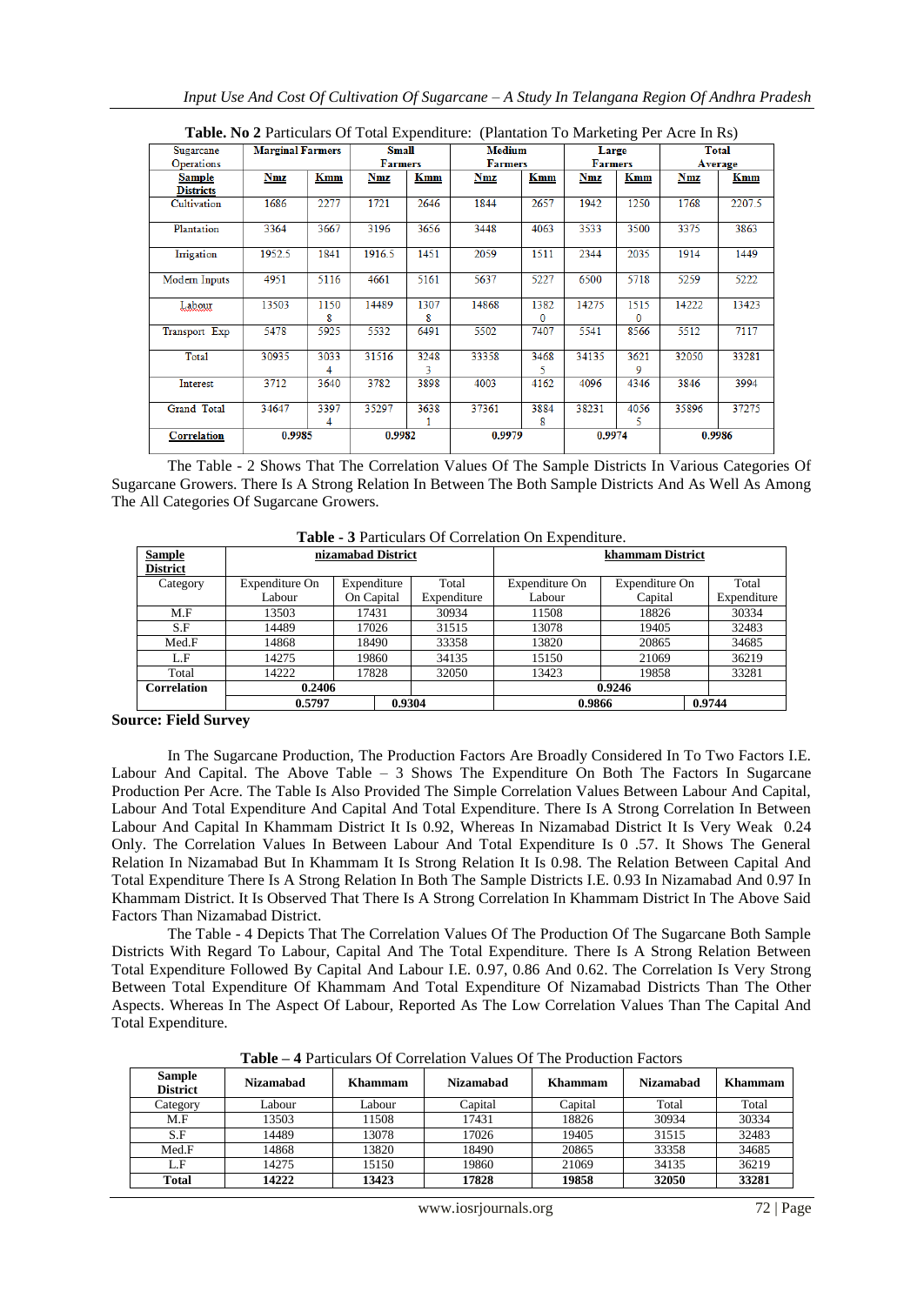|   | <b>Ampala</b><br>tion                            | 6243 | 9604 | 0742<br>776 |
|---|--------------------------------------------------|------|------|-------------|
| - | $\cdots$<br>$\mathbf{H}$<br>Source: Field Survey |      |      |             |

# **III. Findings Of The Study**

The Average Total Expenditure Per Acre Increases From Lower To The Higher Categories Of Sugarcane Growers I.E. Marginal Farmers To Large Farmers. This Phenomenon Is The Result Of Three Features (I) The Expenditure On Labour Occupies A Lion Share In The Total Expenditure And So In The Lower Category Of Farmers Where The Involvement Of Own Labour In Various Agricultural Operations Like Plantation, Tying Of Leaves Irrigation Harvesting And Transportation, The Expenditure On Labour Is Less And Ultimately The Total Expenditure Is Also Less. In The Higher Category Of Farmers The Expenditure On Labour And The Total Expenditure Is Higher Due To Absence Of Own Labour. (Ii) The Larger Of Land Holding More The Yielding. As The Total Expenditure Is Directly Proportional To Yielding The Farmers Of Higher Category Incurred More Expenditure. (Iii) The Expenditure Is On Modern Inputs Is Also Increasing From Marginal Farmers To Big Farmers Category.

The Expenditure On Labour Comprises A Significant Share In The Total Expenditure. Labour Is Engaged In Various Operations. The Harvesting Involves More Than 60.00 Per Cent Of The Expenditure On Labour. The Quantum Of And Expenditure On Harvesting Labour Is Directly Prepositional To The Yield. The Expenditure On The Labour Involved In The Other Operations Is More In Nizamabad District Than In Khammam District. The Total Expenditure On Labour Is More In Nizamabad District Than In Khammam District. It Is Noteworthy That The Sugarcane Growers In Khammam District Resort To The Tying Of Leaves Which Involves Labour. This Practice Is Not Found In Nizamabad District. Yet The Total Expenditure On Labour Is Less In Khammam District Than In Nizamabad District Because The Supply Of Labour Is Higher And The Wage Rates Are Lower In Khammam District When Compared To Nizamabad District. In Nizamabad District Some Sugarcane Growers Are Involving Their Own Physical Labour In The Operations Along With The Hired Labour And Those Farmers Included Their Own Wages In Expenditure On Labour.

As Far As Means Of Cultivation Are Concerned Both Traditional And Modern Means I.E. Tractor And Bullocks Are Indispensable In Sugarcane Cultivation. Both These Means Are Either Own Or Rented. For Internal Cultivation For Most Part Marginal Farmers Rely On Own Bullocks And Hired Tractors. On The Other Hand Large Farmers Use Own Tractors And Hired Bullocks. Who Own What And Who Hire What? This Explains The Economic Status Of Sugarcane Cultivation.

The Marginal Farmers And Small Farmers Mostly Practice The Traditional Means Of Cultivation And The Modern Means Of Cultivations Are In The Hands Of Large Farmers As They Require Higher Investment Affordable To Big Farmers Alone.

All The Respondent Farmers Are Revealed That The Free Electricity Is Very Helpful To Them. All The Growers Have Their Own Pump Sets And Some Oil Engines For Irrigation. The Example Of The Optimum Utilization Of Land And Water Is Also Seen In The Field Observation. Some Farmers Are Purchasing The Ground Water From Their Neighbours Bore Wells When The Water From Their Own Bore Wells Is Not Sufficient. These Payments Range From Rs. 500-1000 Per Acre With This The Expenditure On Irrigation In Such Cases Exceeds Rs. 3000 Per Acre.

The Seed Cane Requirement Is 3 To 5 Tonnes Per Acre And The Cost Is Rs. 1000 To 1200 Per Tone. In Case Where The Seed Is Procured From The Factory Or Other Farmers, This Cost Is Escalated To The Tune Of Transport Expenditure.

The Expenditure On Fertilizers Is Less In Khammam District Than In Nizamabad District. Because Of Subsidized Fertilizers Supplied From The Factories And Optimum Consumption Of Indigenous Manure Is More In Khammam District.

In Khammam District Though The Fertilizers Of Consumption Is More, The Expenditure Is Less Than In Nizamabad District Because Of Subsidized Fertilizers Provided By The Factories.

Thus The Fore Going Analysis On Input Use And Cost Of Cultivation On Sugarcane Production Indicates That, The Availability Of Inputs Is Needed To Get More Production. The Study Result Shows That, The Input Use And Cost Of Cultivation Are More In Case Of Large Farmers. The Expenditure On Cultivation And Input Use Are Less In Case Of Marginal And Small Farmers. It Dose Not Mean The Expenditure Is Low But The Own Family Labour Contribution Of Own Transportation And Concentration Of Labour Force Are The Responsible Factors For The Low Level Of Expenditure. If The Policy Of The Governments Encourage The Small And Marginal Farmers Through Institutional Agencies, The Gains From The Sugarcane Cultivation Will Be More Fore Small And Marginal Farmers To Into Their Productivity, Efficiency And The Sustainable Growth Is Possible In The Long Run Period.